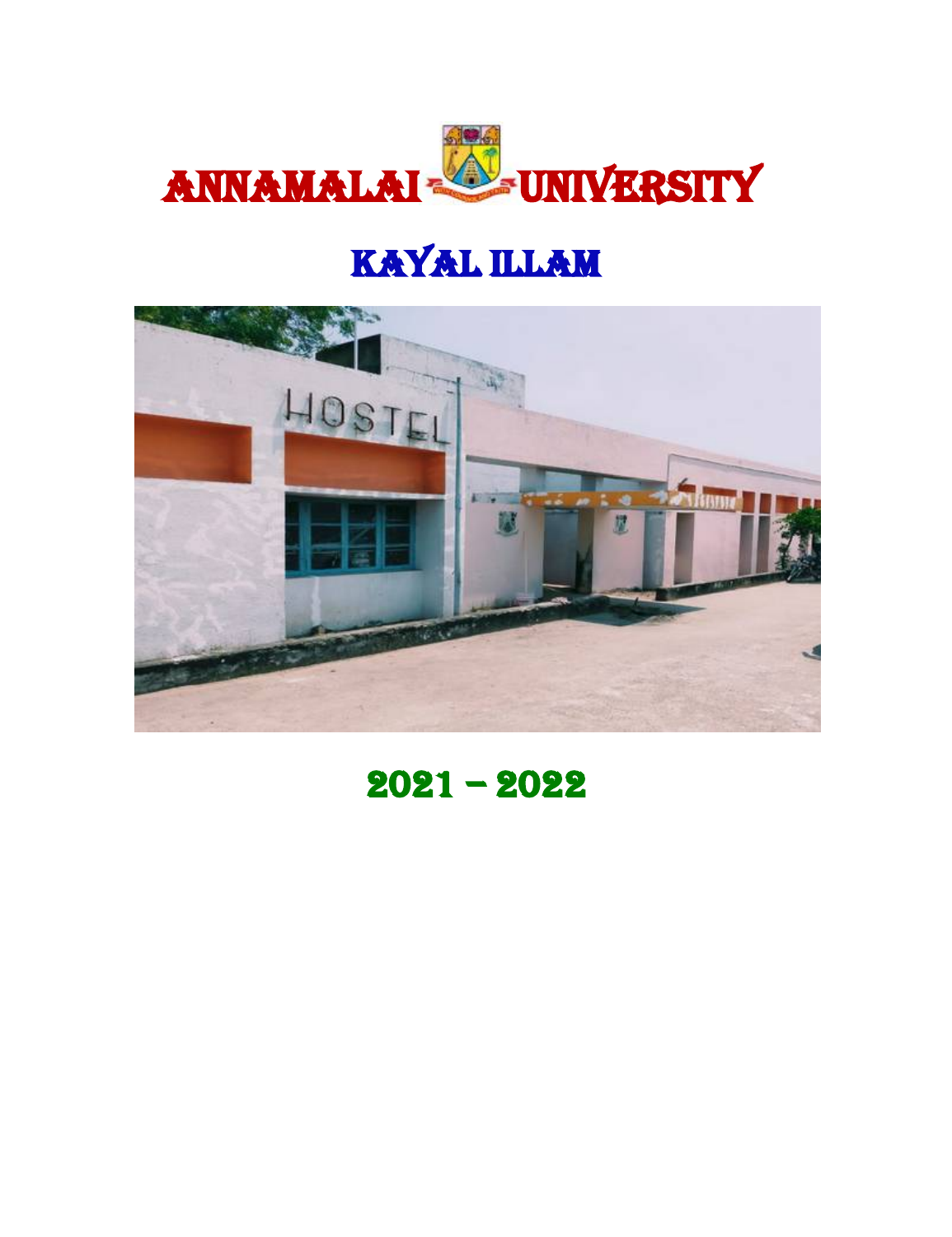#### **ANNAMALAI UNIVERSITY KAYAL ILLAM HOSTEL PARANGIPETTAI**

#### **WARDEN WARDEN**



**Dr. P. Murugesan, M.Sc., Ph.D Associate Professor C.A.S. in Marine Biology, Faculty of Marine Sciences, Annamalai University, Parangipettai – 608 502 Cell No: 9443896458**



**Dr.S. Jayalakshmi, M.Sc., Ph.D. Professor, C.A.S. in Marine Biology, Faculty of Marine Sciences, Annamalai University, Parangipettai – 608 502 Cell No: 9442634261**

**DEPUTY WARDEN** 



**Dr. B. Deivasigamani,M.Phil., Ph.D Associate Professor C.A.S. in Marine Biology, Faculty of Marine Sciences, Annamalai University, Parangipettai – 608 502 Cell No: 9443880023**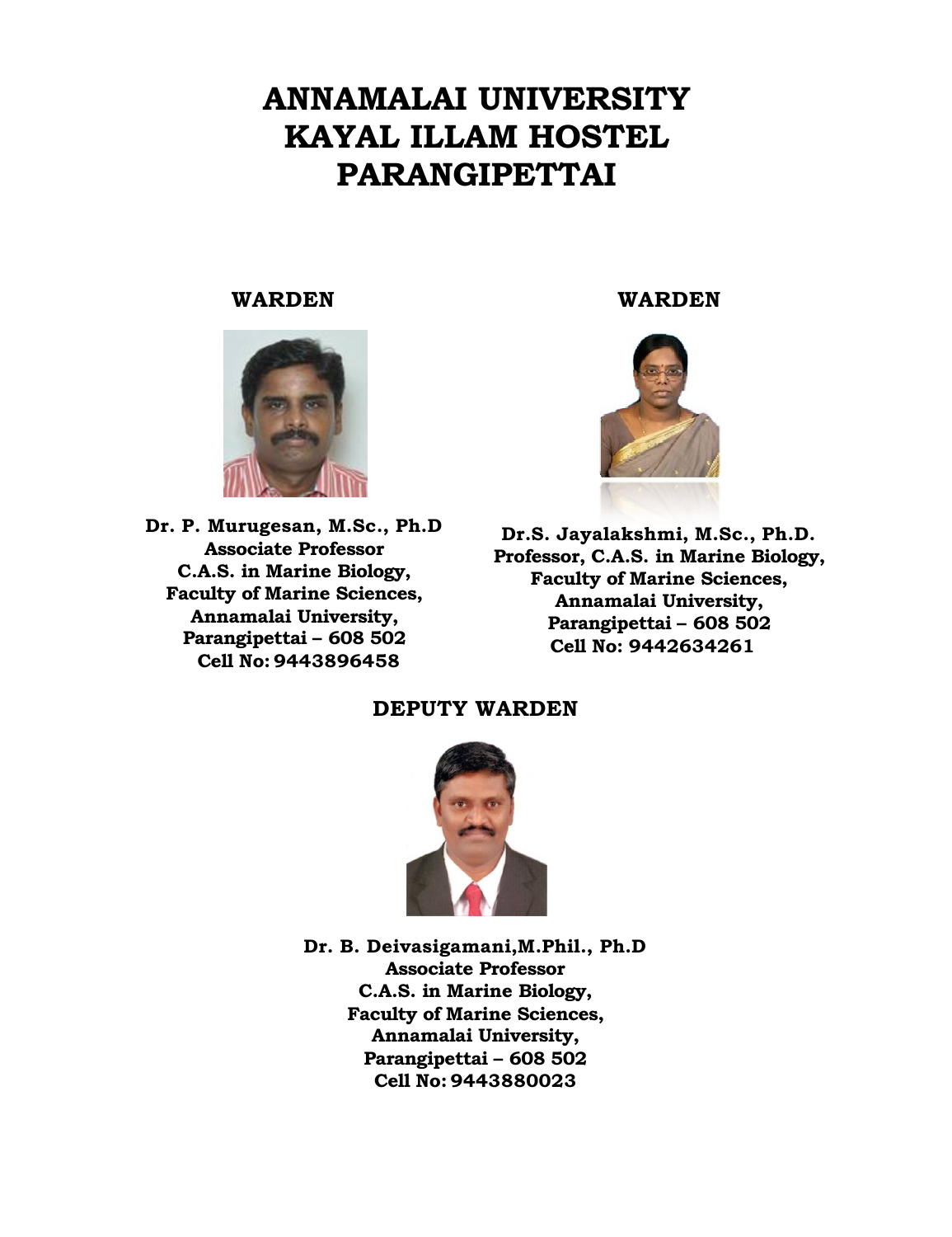#### **STAFF MEMBERS OF KAYAL ILLAM**

| S1.No.       | Token<br>No. | <b>Name</b>            | Designation                    |
|--------------|--------------|------------------------|--------------------------------|
| $\mathbf{1}$ | 15361        | Mr. R. Sengaivelu      | <b>Special OfficerGrade I</b>  |
| $\mathbf{2}$ | 09790        | Mr. M.Sivakumar        | <b>Special Officer Grade I</b> |
| 3            | 15881        | Mr.V.Prakash           | <b>Special Officer Grade I</b> |
| 4            | 03834        | Mr.P. Thirumurugan     | Electrician Grade II           |
| 5            | 08242        | Mrs.K.Yasotha          | <b>Sweeper</b>                 |
| 6            | 06674        | Mr.N. Murugananthan    | <b>Sweeper</b>                 |
| 7            | 16563        | Mr.K. Subramanian      | <b>Sanitary Worker</b>         |
| 8            | 08241        | <b>Mrs.B.Savithiri</b> | <b>P.H.Menials</b>             |
| 9            | 06950        | Mrs. K. Pownammal      | <b>P.H.Menials</b>             |
| 10           | 06191        | Mr. R.Murugesan        | Watchman                       |
| 11           | 06881        | Mr. M. Muthu           | Watchman                       |
| 12           | 06962        | Mr. S. Manikandan      | Watchman                       |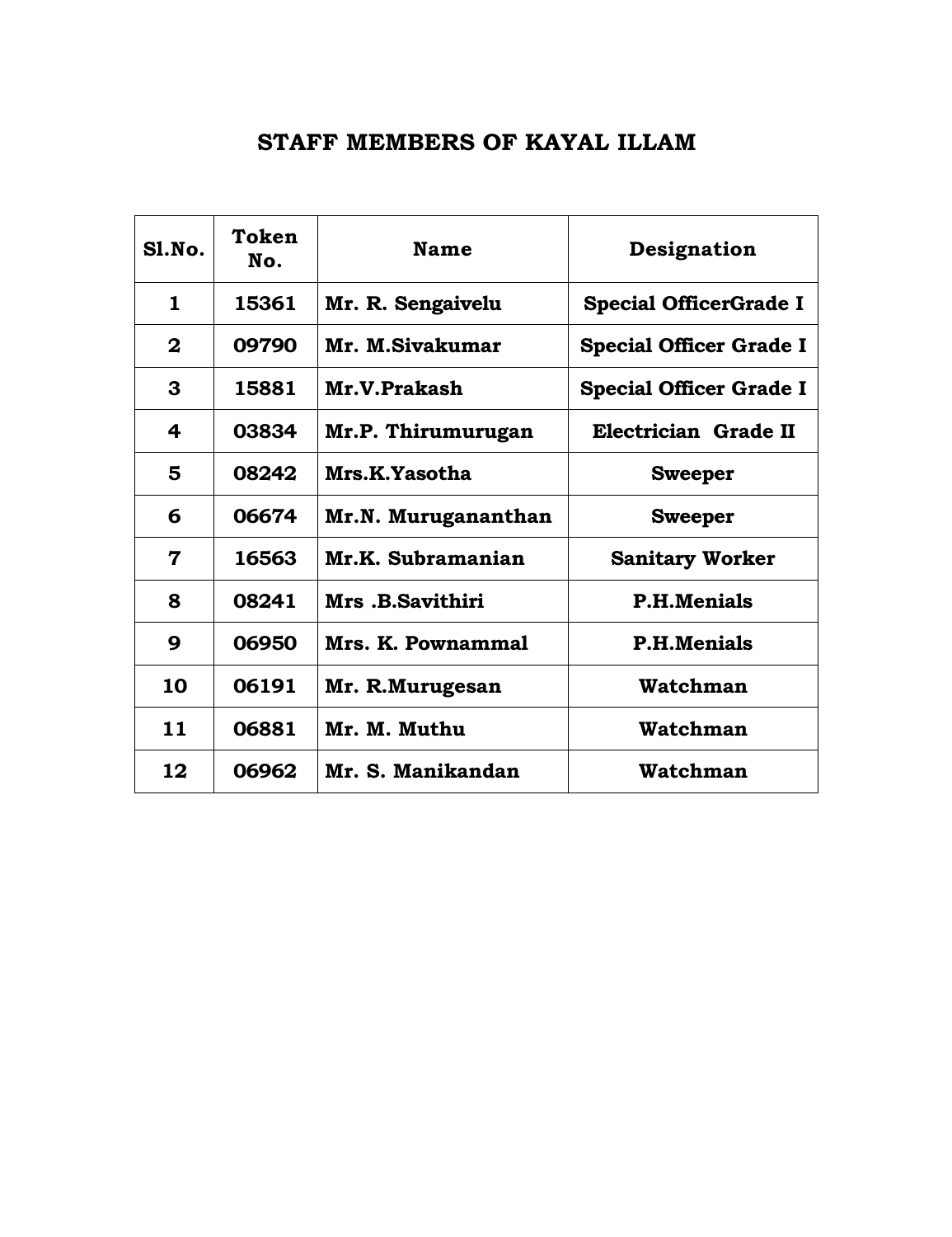#### **GENTS HOSTEL ENTRANCE**

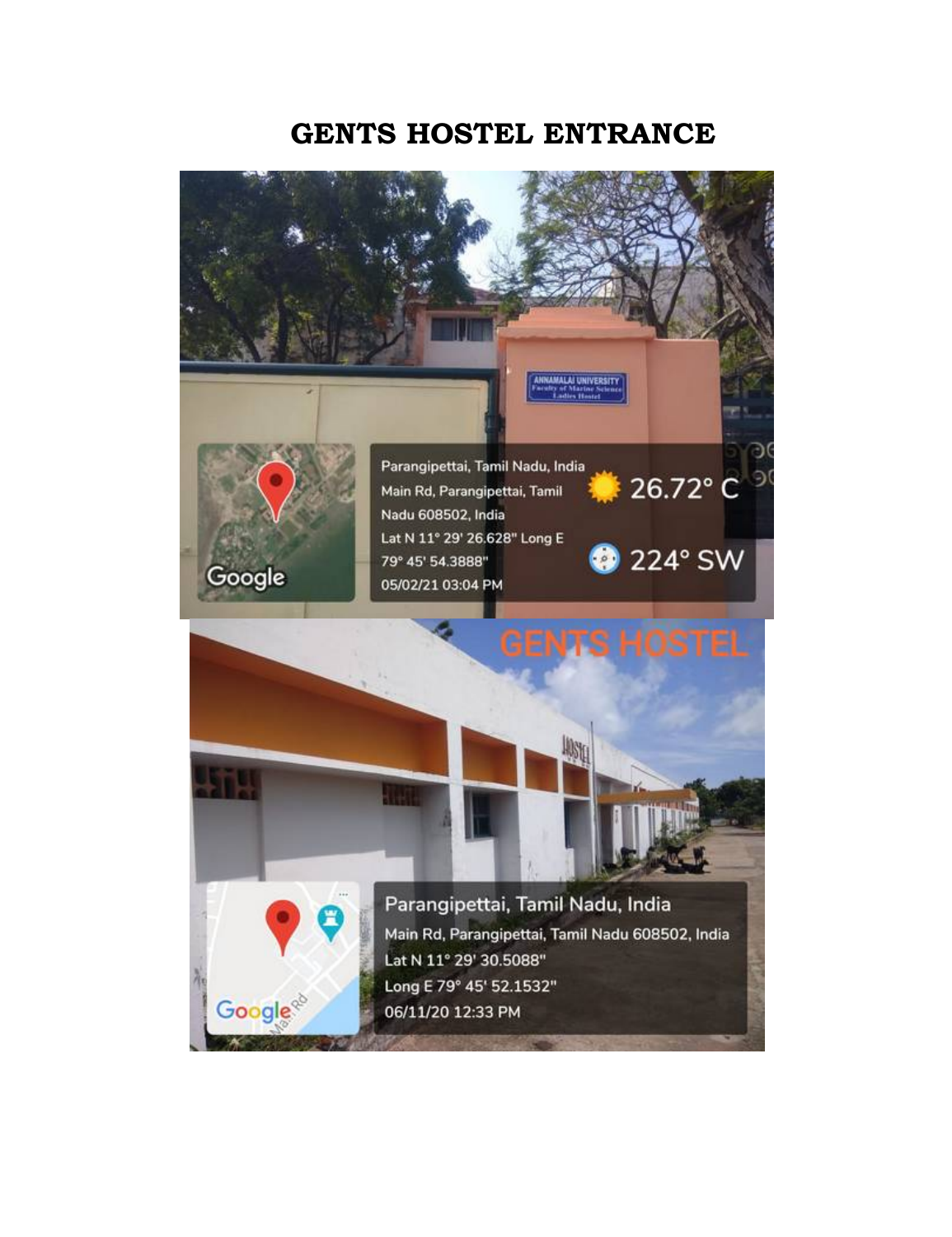#### **GENTS HOSTEL**



#### **LADIES HOSTEL ENTRANCE**

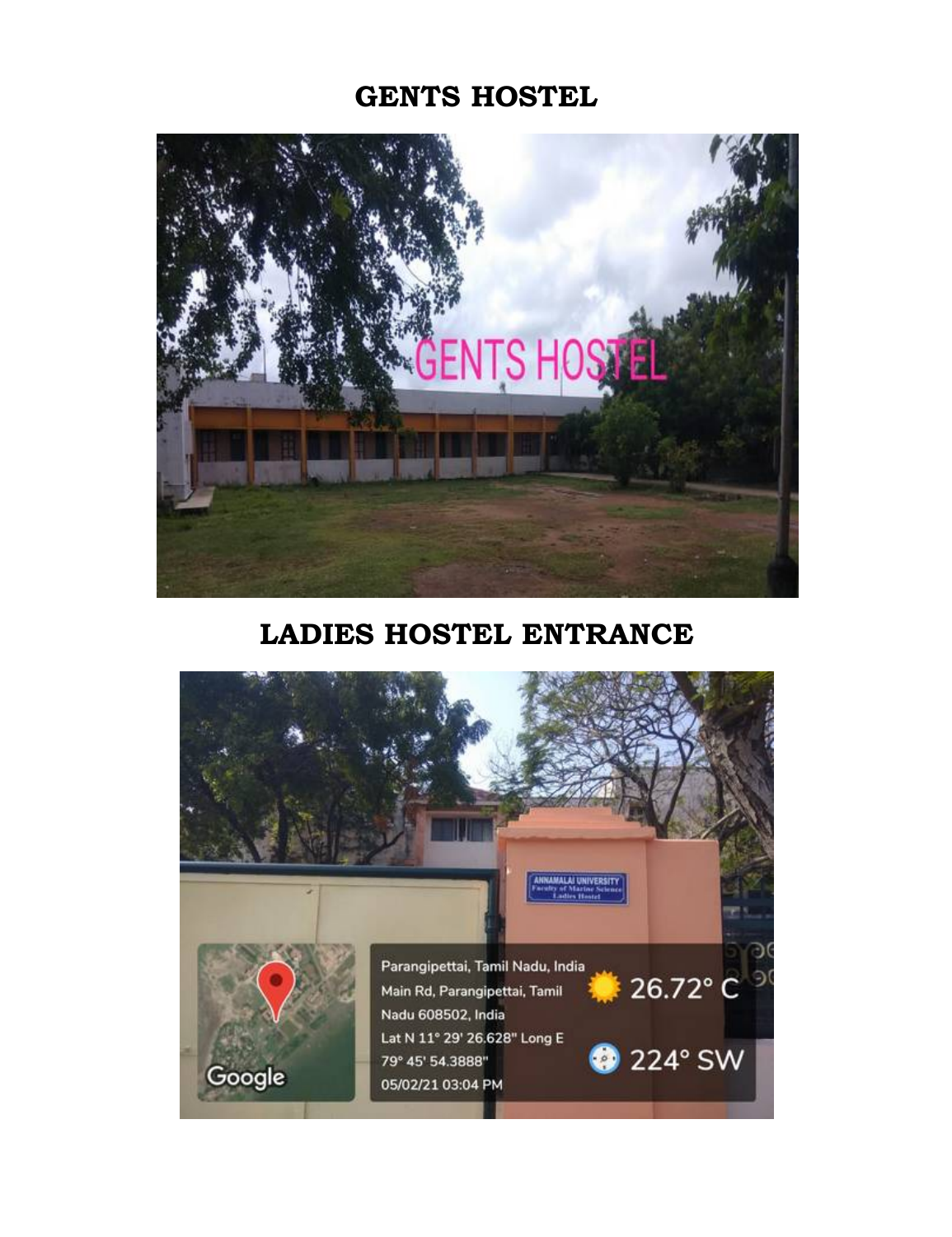#### **KAYAL ILLAM - OFFICE ROOM**



#### **MINERAL WATER PLANT 500 LPH**

#### **GENTS HOSTEL**

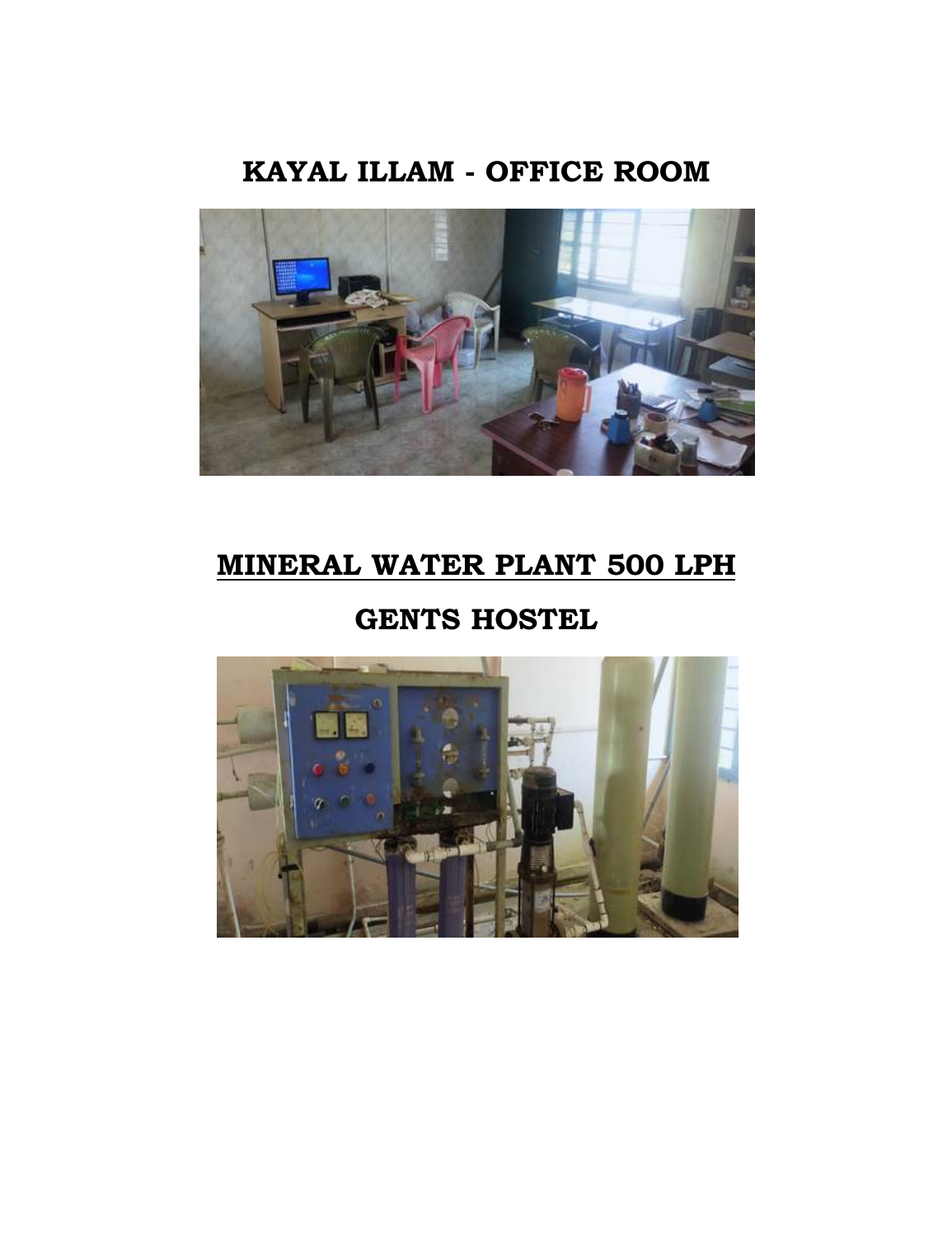#### **LADIES HOSTEL**



#### **INCINERATOR**

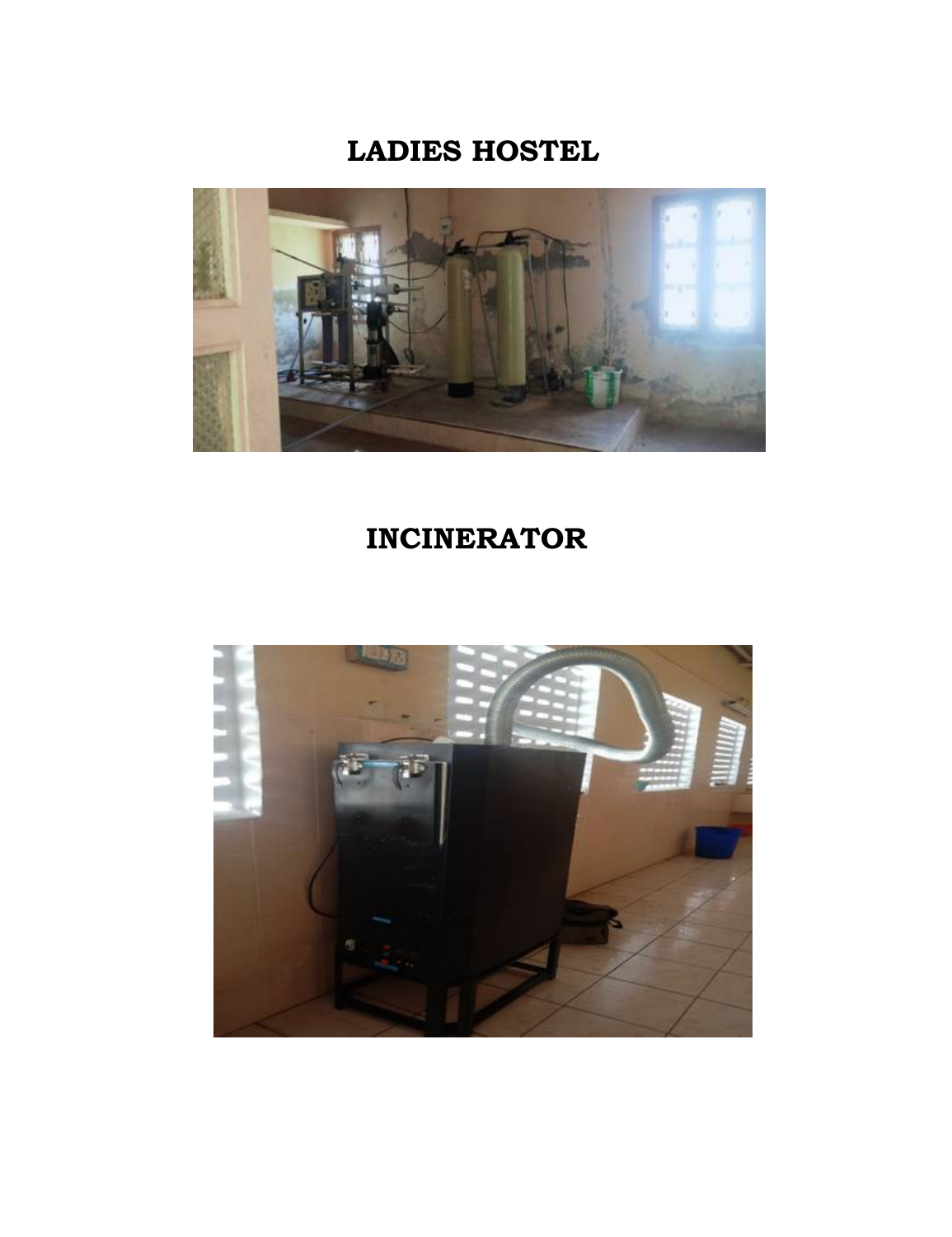### **DINING HALL**

#### **GENTS HOSTEL**



#### **LADIES HOSTEL**

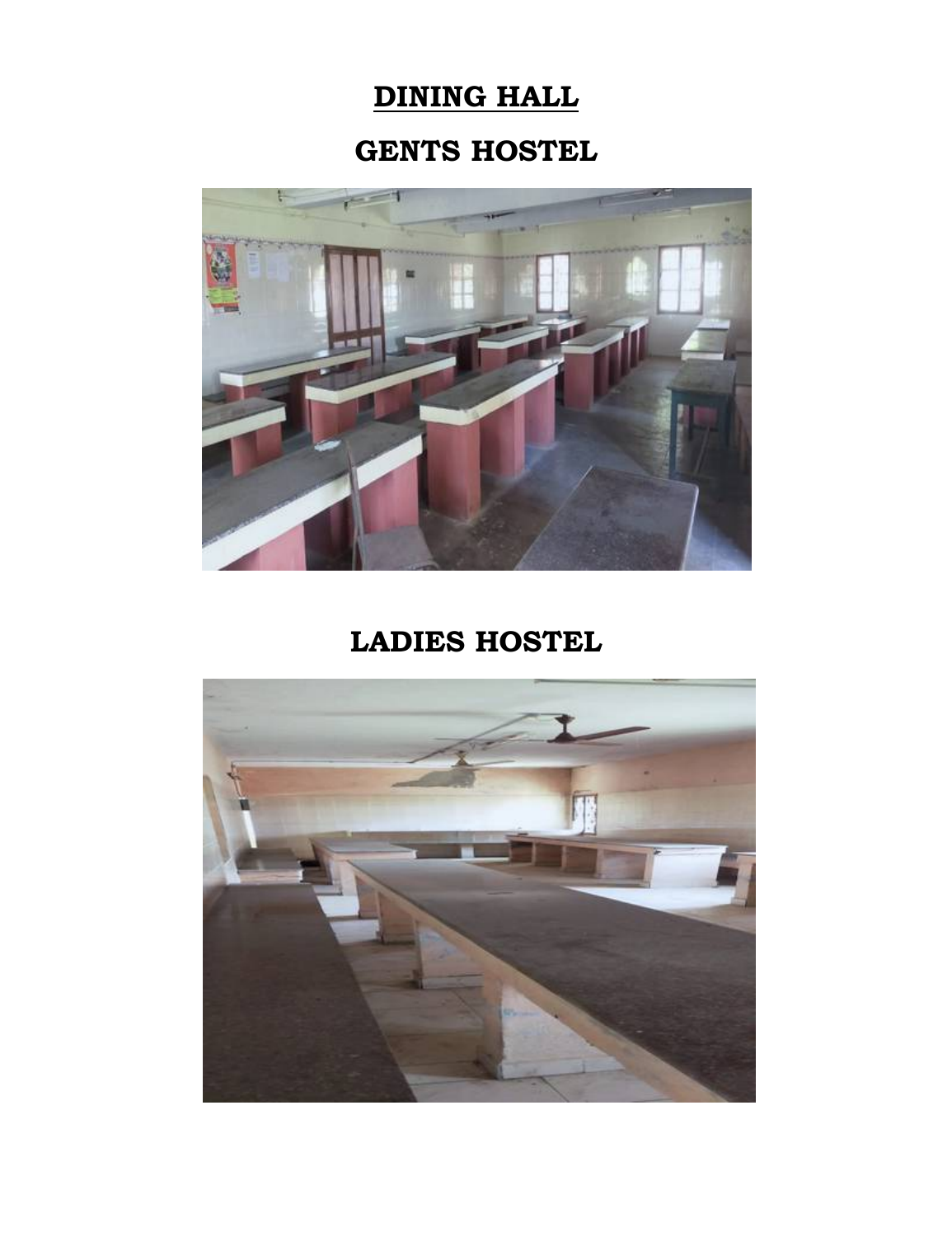# **Close Circuit Surveillance Camera Facility**

## **(Boys Wing)**